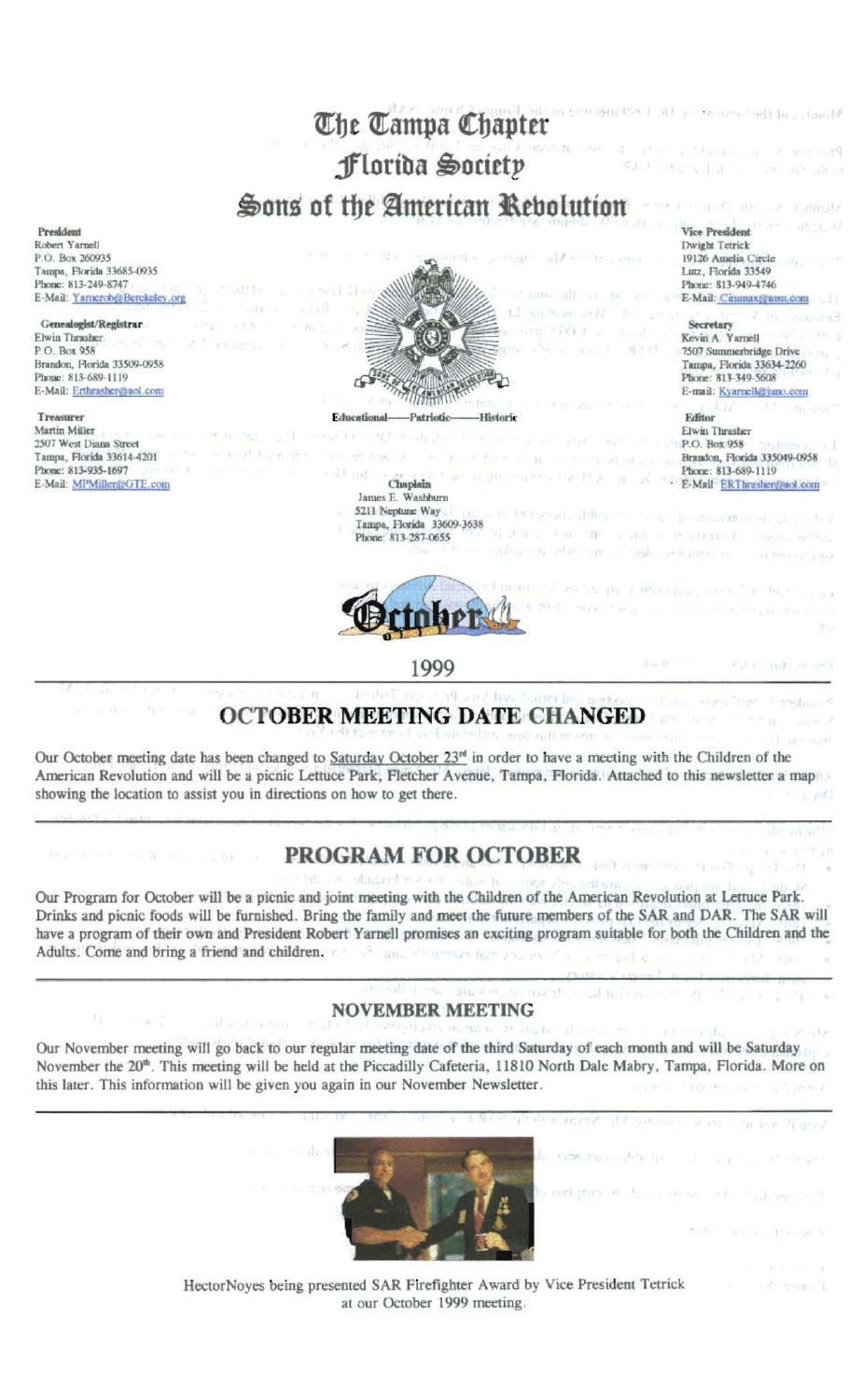Minutes of the September 18, 1999 meeting of the Tampa Chapter SAR

President Yarnell called the meeting to order at noon. Chaplain Jim Washburn gave the invocation and the president led the pledge to the flag and the pledge to the SAR. **TRANCE SONAT** 

Members present: Dwight Tetrick, Elwin Thrasher, Jim Chambers, Marty Miller, Robert Yarnell, Jim Washburn, Cy Gamber Welcome guests: Janett Tetrick, Billie Washburn, and Hector Noyas Jr.

The membership approved the minutes of the May meeting as published in the newsletter.

The secretary read two letters received over the summer. The first from Charles O'Daniel thanked the chapter for the Law Enforcement Award he received at the May meeting. Lt. Thomas Michel, Sr. Army JROTC instructor at Brandon high wrote to convey his appreciation for the chapter's JROTC program and the April luncheon held in honor of the cadets. The secretary also conveyed information about a DAR celebration of George Washington to be held Sept. 19th. Compatriot Washburn located this information for the chapter.

Treasurer Marty Miller presented the financial report indicating a balance of \$2,289.49.

The president reported on plans for the yearly picnic to be held with the CAR in October. The location and date may need to be altered from last year. Details are to be included in the next newsletter. Robert received a request from a student about the essay contest, which he forwarded to Kevin. A Board of Governors meeting was set for Oct. 7th at 7:00 at Tampa Catholic High School.

A short discussion ensured about a possible change of location for our monthly meetings. The current location has undergone another change of management and we may not be able to continue with the same arrangements. Members with ideas or contacts were asked to speak with President Yarnell who is working on the matter.

Vice President Tetrick passed on a request by American Financial Advisors to make a presentation at one of our monthly meetings. Since we endeavor to present programs consistent with the Revolution and other matters of history, the membership declined the offer. 7. ぶくだい ほうしょう

The meeting adjourned for lunch.

President Yarnell reconvened the meeting and introduced Vice President Tedrick who presented the speaker, Hector Noyas, Jr. Mr. Noyas is in his 18<sup>th</sup> year with Tampa Fire and Rescue and currently works in the fire prevention office, specifically in the arson division. He has received numerous awards in this time including Fire Fighter of the Year. mention to a right we move a print or ratio.

DOCK

After a brief introduction of his background and current duties, Mr. Noyas presented a wonderful history of the Tampa Fire sional and all such a company and a distribution of the company and the company Department.

[The highlights from the secretary's notes do not do justice to the presentation. For the benefit of those unable to attend, a few key\_ items are recalled.]

- The Tampa Fire Department is first organized in 1884 and consists mainly of volunteers. The Hillsborough River, the Jackson St. ditch, and two public wells are the only source of water. Bucket brigades are the norm.
- 1886: the department improved its service with the addition of new equipment purchase by individuals
- 1895: May 10<sup>th</sup> begins the first paid fire department in the city and the case of the contract of the contract of
- 1895: May 10<sup>th</sup> begins the first paid fire department in the city<br>1905: The city purchases 2 new horse driven engines. The first fire fighter fatality happens shortly thereafter.
- 1908: March 1, 9:33 am, a fire starts in Ybor city that eventually engulfs 55 acres. The one million-dollar loss makes this the most destructive fire in Tampa's history.

official of the tribut of the thing and the co-

1914: July 27 is the last day that horse driven engines are used in the city

**NOVEMBER MEETING** Mr. Noyas concluded his talk by applying his skills as an arson investigator to the facts surrounding the 1908 Ybor fire. He explained to the membership his reasoning process and concluded that the fire most likely started by accident. great? and "more file it is always a of hearth as counsel of the community of the

A brief question period followed.

Vice President Tetrick presented Mr. Noyas with the SAR Fire Fighter award consisting of a medal and certificate.

The 50/50 drawing fell to our able newsletter editor who donated all the proceeds to the treasury.

The president led the recessional, the chaplain offered the benediction, and the meeting adjourned.

Respectfully submitted,

Kevin Yarnell Chapter Secretary